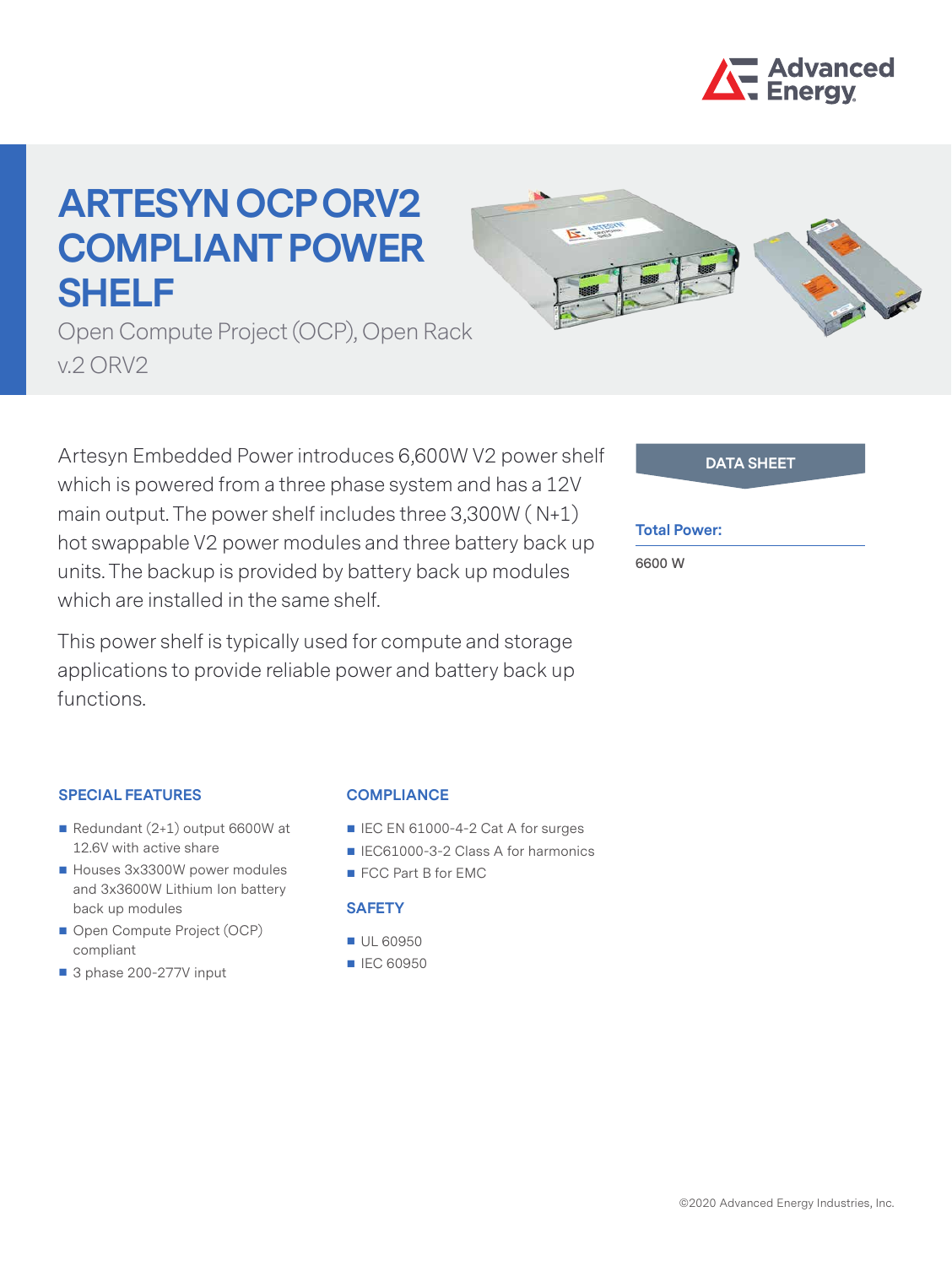# **ORV2 POWER SHELF**

## **ELECTRICAL SPECIFICATIONS**

| <b>Input</b>                    |                |            |            |  |  |  |  |
|---------------------------------|----------------|------------|------------|--|--|--|--|
|                                 | <b>MIN</b>     | <b>NOM</b> | <b>MAX</b> |  |  |  |  |
| Voltage VAC                     | 180            | 200/277    | 305        |  |  |  |  |
| Start up VAC                    | 182            | 186        | 190        |  |  |  |  |
| Output                          |                |            |            |  |  |  |  |
| 12 V Output (Droop Share)       | 12             |            | 12.63      |  |  |  |  |
| 52.5 V Output                   | 52.395         | 52.5       | 52.605     |  |  |  |  |
| Main Output Current (12.6 V)    | 0              |            | 265 A      |  |  |  |  |
| 52.5 V Output (A)               | $\overline{0}$ | 5 A        | 6 A        |  |  |  |  |
| 12.6 V Output Ripple (pk-pk) mV |                |            | 120        |  |  |  |  |
| 52.5 V Output Ripple (pk-pk) mA |                |            | 300        |  |  |  |  |
| Power W (N+1)                   |                |            | 6600       |  |  |  |  |

Here is the detailed specification for the ORV2 Power Shelf -

http://files.opencompute.org/oc/public.php?service=files&t=beebc9dbcb3b1194596e095fed2480eb

## **POWER SUPPLY MECHANICAL OUTLINE**



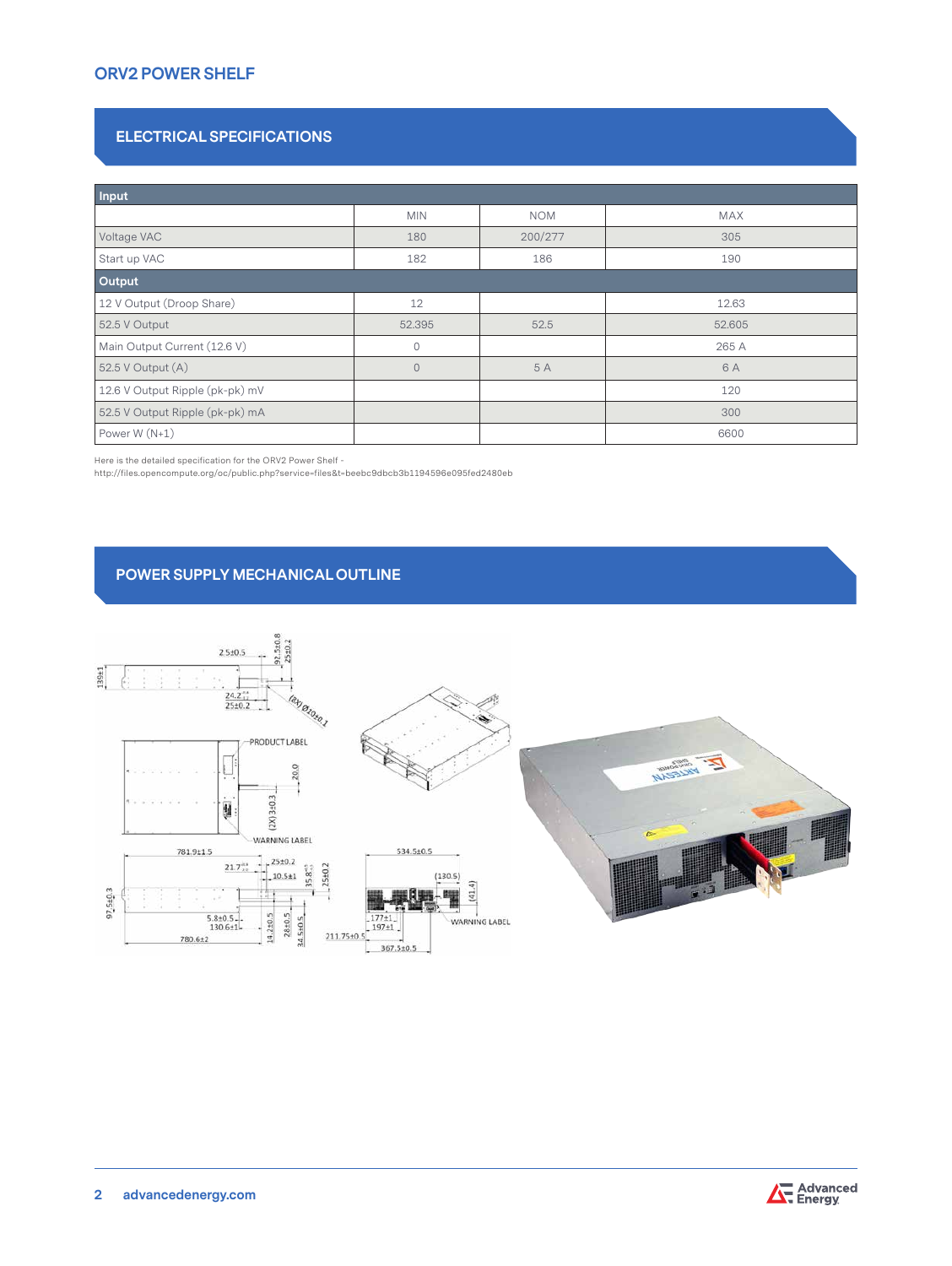# **MATING CONNECTOR INFORMATION**

| <b>DEVICE</b> | <b>CONNECTOR</b>                                 | <b>MATING CONNECTOR</b>                                                  | <b>REMARKS</b>                                                                      |
|---------------|--------------------------------------------------|--------------------------------------------------------------------------|-------------------------------------------------------------------------------------|
| <b>PSU</b>    | Output Busbars<br>(Cu with 25x3mm cross-section) | <b>TE CONNECTIVITY</b><br>1643903-3                                      | Mating Connector part of Shelf                                                      |
|               | <b>FCI</b><br>51939-812                          | FCI<br>10066440-365                                                      | Mating Connector part of Shelf                                                      |
| Shelf         | <b>MOLEX</b><br>43202-8819                       | STANDARD RJ45 PLUG                                                       | Molex 43202-8819 to be replaced on future<br>units by Adam Tech MTJ-88TX1-FSE-PG-HF |
|               | <b>MOLEX</b><br>39-30-1062                       | RECEPTACLE: MOLEX 39-01-2065<br>CRIMP: MOLEX 45750-3111                  |                                                                                     |
|               | POSITRONIC<br>SP5YYE48M0LN9A1/AA-PA1067          | RECEPTACLE: POSITRONIC SP5YYE1F0091/AA<br>CRIMP: POSITRONIC FC1212P2S/AA |                                                                                     |
| <b>BBU</b>    | <b>FCI</b><br>51740-1030240                      | FCI<br>10097404-072                                                      | Mating Connector part of Shelf                                                      |

## **ORDERING INFORMATION**

| <b>Model</b>    | Input                                  | Output                                              | Tpve            |
|-----------------|----------------------------------------|-----------------------------------------------------|-----------------|
| 700-014672-0000 | 277/480Vac (3W+N+PE), 3~, 50/60Hz, 22A | $12.6V$ $\longrightarrow 530A$ MAX<br>$9V = 1A MAX$ | ACDC-ORV2-6600W |